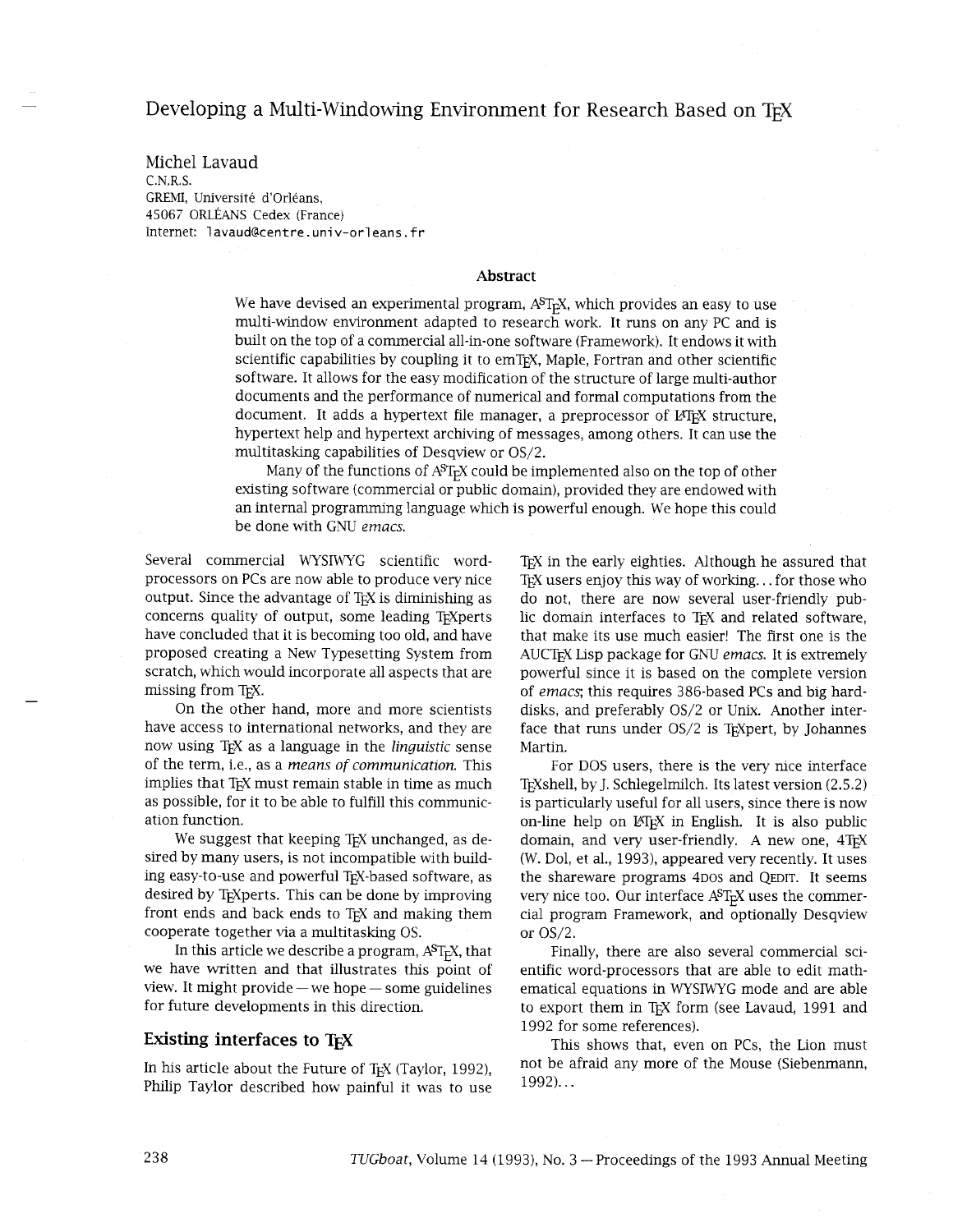## **Motivations for writing AST<sub>E</sub>X**

In the early history of computer science, programs were written on sheets of paper by researchers, typed on punched cards by specialized typists, and submitted to the computer by an operator. When teletype terminals became available, all scientists began to type and run their computer programs themselves because this allowed them to gain much time, despite the fact that they did the work of three people.

Many researchers still write their scientific articles by hand, and have them typed by secretaries. This can take a very long time, especially for articles with many complicated formulae. It seems reasonable to expect that, if software adapted to research work becomes available, all scientists will also type their articles themselves, because this will allow them to gain much time, as with teletype terminals. In an earlier article (Lavaud, 1992), we argued that, for a software to be adapted to scientific work:

- It must allow the user to *display* and *modify*  easily the structure of the document, to ensure that even very long multi-author documents will be coherent and logically organized;
- it must allow for the performance of everyday research tasks *from the document* (numerical and formal computations, management of the files created or received in the research process, etc.);
- it must be TFX-based.

The first point implies that a document cannot be just a sequence of characters typed inside one or a few windows; it must be a *tree* whose leaves are windows that contain coherent blocks of information of various nature (paragraph of text, worksheet of numerical results, database, computer program, numerical result, e-mail, illustration, etc.).

## **Overview of AST<sub>E</sub>X's possibilities**

We enumerate here the main possibilities of  $A<sup>S</sup>T<sub>F</sub>X$ . Some are developed in more detail below. Others are detailed in Lavaud, 1991 and 1992 and in references therein.

- **Hypertext file manager:** 
	- Immediate access to thousands of files through hierarchy of explicit titles.
	- Easy modification of the structure of very big multi-author documents.
- **Scientific computations:** 
	- Numerical (e.g., Fortran): compilation / execution run directly from text of the document.
- Formal (e.g., Maple): results automatically included in text, worksheets, databases.
- Live links to data files.
- Interdependent worksheets.

## **Scientific text processing:**

- Mathematical and chemical formulas displayed with a single keystroke.
- Preprocessor of LHFX structure.
- Cut and paste from hypertext help into the document.
- Automatic generation of environments.
- Creation of LATEX tables from worksheets or databases of formulas.
- **Tool Box:** 
	- External DOS (and UNIX) tasks can be run from a customizable Tool Box.
- **Electronic mail:** 
	- Hypertext archiving of messages.
	- Automatic extraction of messages from files issued from discussion lists.
	- Local archiving of information about ftp and archie servers to speed up connections.
- Hypertext help for A<sup>ST</sup><sub>F</sub>X, L<sup>AT</sup>EX, emT<sub>E</sub>X, Ghostscript, graphs used in physics ...

## **The hypertext file manager of**  $A^{S}T_{F}X$

Writing a multi-author scientific book from scratch, (or collating results of a research team regularly over several years) is not only the matter of typing text with a scientific word-processor. When you create with colleagues a document that will at the end have several hundred pages, and that will make reference to hundreds of files (articles, chapters of book, numerical results, computer programs, input and output data, electronic illustrations, electronic mail.. . ), it is very important to be able to navigate easily, in a *logical* way, in the document and in the files that are related to it, during the whole process of its creation. You need a file manager which allows you to classify and archive your files in a *structured* way, so that you can retrieve them easily, with a few keystrokes, regardless of who created them.

**Usual file managers.** With usual file managers (those of Framework 3, of Windows 3.1, etc.), you access a file from its *physical location* on disks: you have first to remember on which disk it is, then in which directory. Then, you have to scroll among a set of files, most of which are not pertinent to your document. Moreover, as names of files and directories are limited to eight characters (with MS/DOS),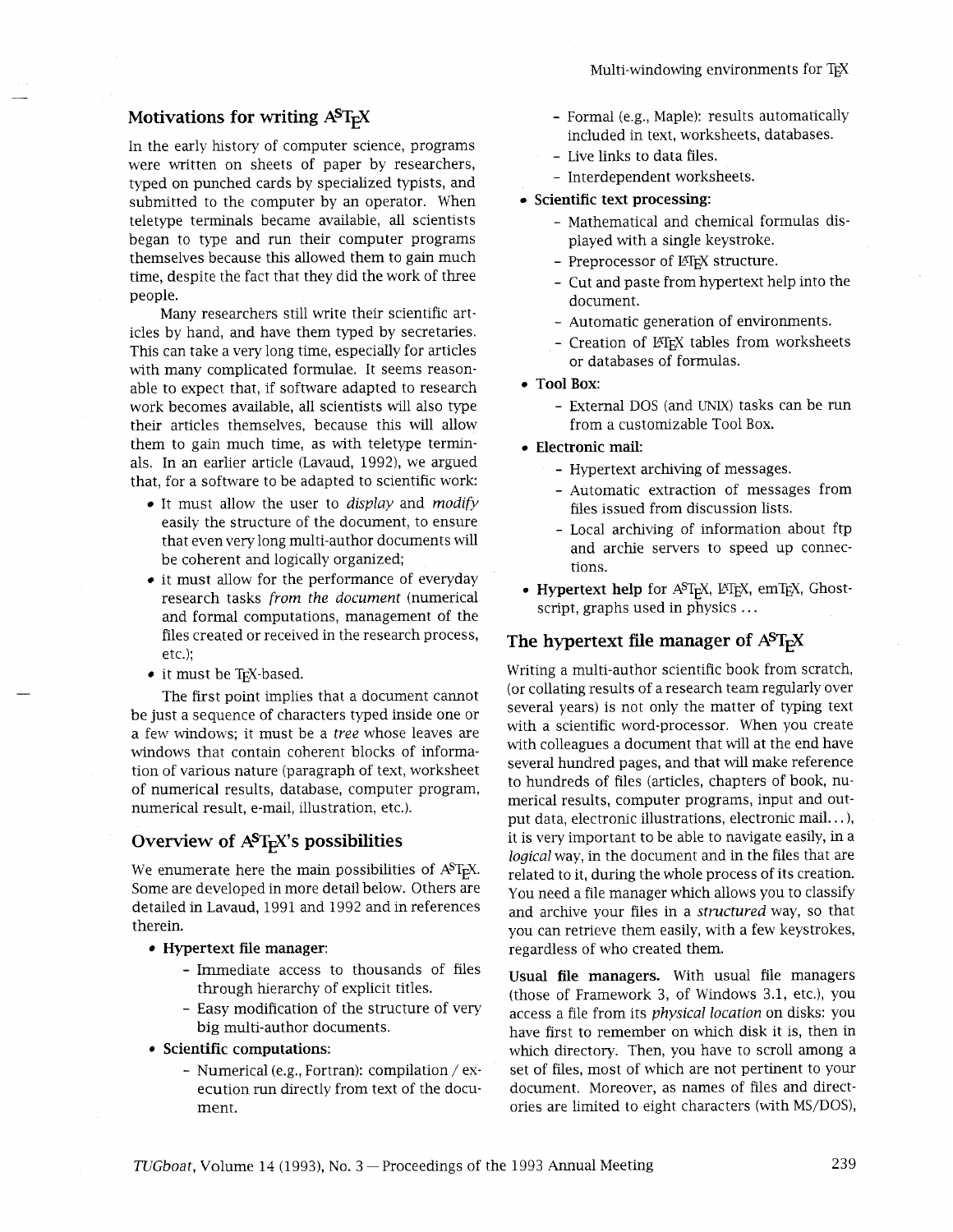#### Michel Lavaud

they are not very explicit in general, and it may be very difficult to retrieve a file that was created or received a long time ago (see Figure 1). Even worse, files created by colleagues and pertaining to the document may have been moved without their alerting you.



**Texte:** Options: Caractères indicés Oui

Figure **1:** File retrieval with the file manager of Framework **3,** illustrated with e-mail received from the GUTenberg discussion list (French TrX Users Group): names of archive files are not explicit, files are scattered over several disks.

**The file manager of AST<sub>E</sub>X.** For AST<sub>E</sub>X, a document is a *set of files related logically* and accessible from one of them (the master file) by loading into linked windows. The set of files has a *tree structure,* and each file is itself a tree whose leaves are *objects* of various nature (linked windows, texts, databases, worksheets, graphics, computer programs...). The files may be on different media and be created/modified by several people on a network.

With the hypertext file manager of  $A^{ST}FX$ , a file is accessed from its *logical location* in the document, not from its physical location on disk. Each file related to the document is retrieved from a hierarchy of *explicit titles.* Ths way of accessing files has many advantages, among which (see Lavaud, 1991 for more details):

- The way to retrieve a file from the document *remains unchanged* when the file is moved physically to another place for some reason (the directory is too crowded, the local hard disk is  $full, \ldots$ ).
- Only the files *pertinent to the document* are displayed and accessible from it. The files that are unrelated are not displayed.
- *Modifying the structure* of a document is very easy and very fast, because files are reorgan-

ized logically in the document, not physically on disk(s).

- A file can be accessed from several documents, in different ways, i.e., with different hierarchies of titles.
- Data (e.g., computer programs, numerical results, etc.) can be accessed as *live links* (i.e., the latest version of the data file is automatically loaded) or stored as *backups* in parent files.
- One has *several levels of backup* for linked files.
- You are automatically informed of new files added to the document by colleagues, without them having to tell you.

| Apps Disque Bâtir Modif Recher Cadre Texte Nbre Graphe Editer 8145126                        |                 |                   |                                                  |             |  |  |      |     |              |
|----------------------------------------------------------------------------------------------|-----------------|-------------------|--------------------------------------------------|-------------|--|--|------|-----|--------------|
|                                                                                              |                 |                   |                                                  |             |  |  |      |     |              |
|                                                                                              |                 |                   |                                                  |             |  |  |      |     | KBiblin>     |
| ART CLES                                                                                     |                 |                   |                                                  |             |  |  |      |     |              |
| COURRIER-ELECTRONIQUE                                                                        |                 |                   |                                                  |             |  |  |      |     |              |
| - <del>informations générales</del><br>> Serveur de l'ENS (rue d'Ula)                        |                 |                   |                                                  |             |  |  |      |     |              |
|                                                                                              |                 |                   |                                                  |             |  |  |      |     | c'n:         |
| - Inscription et infos uémérales<br>> Liste GUT (Groupe francophone des Utilisateurs de TeX) |                 |                   |                                                  |             |  |  |      |     | KE:)         |
| Liste des abonnés au serveur GUTenberg                                                       |                 |                   |                                                  |             |  |  |      |     |              |
| Forum 88                                                                                     |                 |                   |                                                  |             |  |  |      |     |              |
| $\triangleright$ Forms $-94$                                                                 |                 |                   |                                                  |             |  |  |      |     |              |
|                                                                                              | - Fóurier       |                   |                                                  |             |  |  |      |     |              |
|                                                                                              | $-$ <i>Hans</i> |                   |                                                  |             |  |  |      |     |              |
|                                                                                              |                 | - Mars (suite)    |                                                  |             |  |  |      |     |              |
|                                                                                              | <b>F</b> Auril  |                   |                                                  |             |  |  |      |     |              |
|                                                                                              |                 |                   | - Turkish TeX Users group                        |             |  |  |      |     |              |
| - journée SQLL de QJTenberg<br>- Question sur SCML                                           |                 |                   |                                                  |             |  |  |      |     |              |
| - GENE CONFERENCE TEX ELHOPEEMPE: dispositions prati                                         |                 |                   |                                                  |             |  |  |      |     |              |
|                                                                                              |                 | $-$ Aveil (suite) |                                                  |             |  |  |      |     |              |
|                                                                                              |                 |                   |                                                  |             |  |  |      |     |              |
| - Lista SAME (Sumbolic and Aluebraic Manipulation in<br>Europe)                              |                 |                   |                                                  |             |  |  |      |     |              |
|                                                                                              |                 |                   | - Liste TEX-L (TeXhax redistribution from ASTON) |             |  |  |      |     |              |
|                                                                                              |                 |                   | - Liste UKTeX (UKTeX redistribution from ASTON)  |             |  |  |      |     |              |
|                                                                                              |                 |                   |                                                  |             |  |  |      |     |              |
|                                                                                              |                 |                   |                                                  |             |  |  |      |     |              |
|                                                                                              |                 |                   |                                                  |             |  |  |      |     | 药一种抗菌<br>tev |
|                                                                                              |                 |                   |                                                  |             |  |  |      |     | [AsTeXexe]   |
|                                                                                              |                 |                   |                                                  |             |  |  |      |     | <b>TDOCF</b> |
| : \rapports\DOCF.fu3 v1.                                                                     |                 |                   |                                                  | <b>DOCF</b> |  |  | Date | 474 |              |
|                                                                                              |                 |                   |                                                  |             |  |  |      |     |              |

**Figure 2:** File retrieval with the hypertext file manager of  $A^{S}T_{F}X$ , illustrated with the same example as in Figure 1. e-mail is retrieved from a hierarchy of titles.

## **Word processing with**  $A^ST_FX$

The general philosophy of  $A^{ST}$ <sub>F</sub>X is to display interactively only *global formatting* of text, and to use LATEX commands for *local formatting.* These are considered as encapsulated in small blocks of information that are stored into linked files. A<sup>S</sup>T<sub>E</sub>X deals with the organization of these blocks through organization of linked windows on screen, and it allows the author to forget completely about local formatting commands. He is just reminded of the contents of the blocks through their titles, and he can concentrate on the important part of his work, that is on the *logical connection* of the various components of hs document and on the *scientific computations* that are related to it.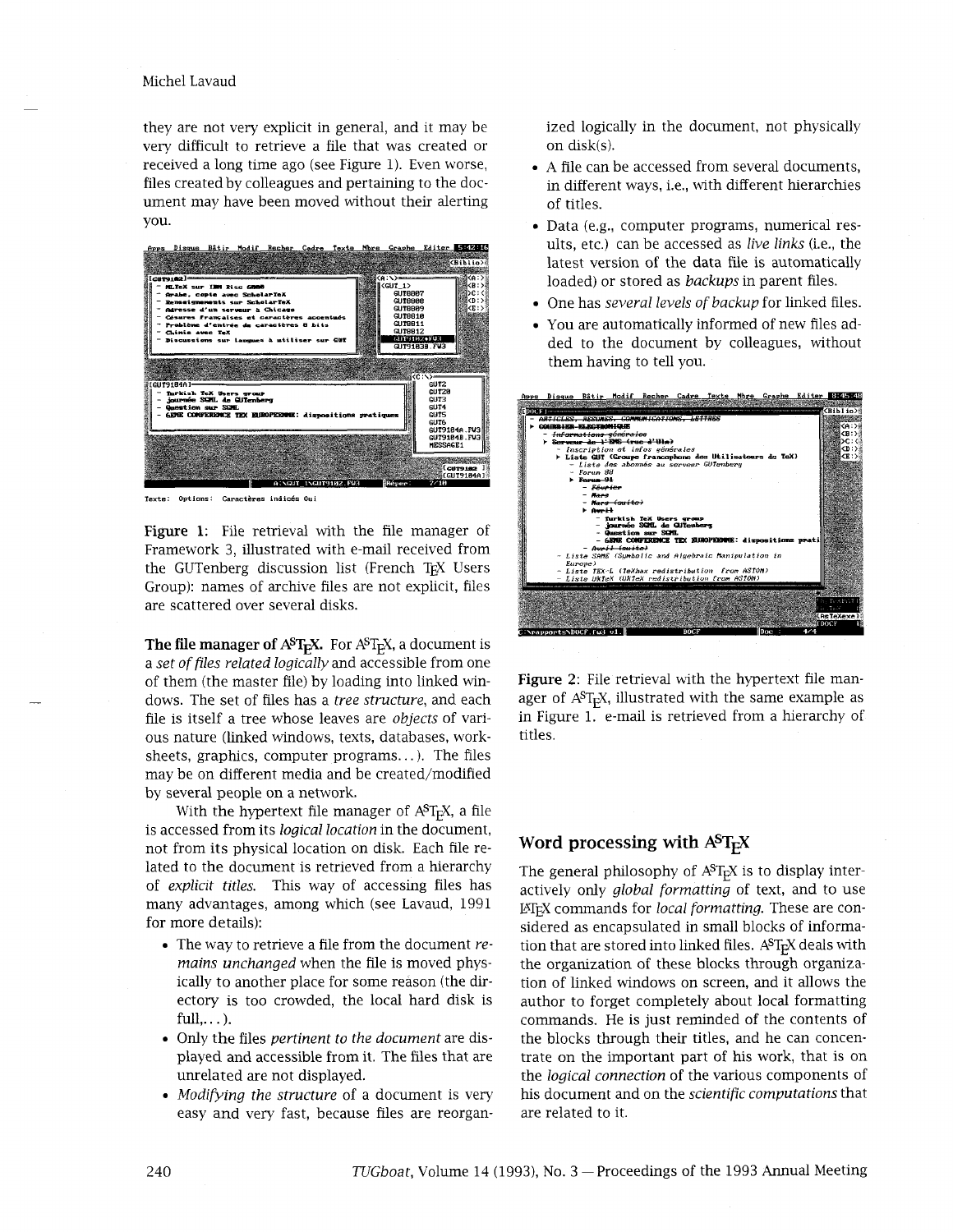**WYSIWYG or not WYSIWYG? That is the question!**  When speaking of WYSIWYG scientific editors, one thinks automatically of interactive editing of mathematical formulas. In an earlier article (Lavaud, 1992), we explained that there are many interactive equation editors able to *export* mathematical equations in T<sub>F</sub>X, but that, to be really useful, they ought to be able also to *import* such equations and, more generally, any TEX or IATEX file. And this is much more difficult, since this means that the equation editor must contain almost all the capabilities of the T<sub>E</sub>X compiler.

With A<sup>S</sup>T<sub>F</sub>X, mathematical equations and most local formatting commands are supposed to be written in native T<sub>F</sub>X. Some simple local commands that Framework is able to display, such as italics, bold, indices and exponents, can be translated automatically by A<sup>ST</sup><sub>E</sub>X. It provides also on-line hypertext help and a multi-level assistance in typing LATEX code, in particular by generating automatically environments from a hierarchical menu (see Lavaud, 1992).

**Previewing portions of text.** In the absence of a satisfactory WYSIWYG editor able to import TEX and IATEX files, a good front end to TEX must be able at least to preview any portion of text with one or a few keystrokes (Siebenmann, 1992). This has been possible for quite a long time with *emacs.* This is possible also with  $A^{ST}F X$  (see Figure 3). It is further possible to preview the text contained in a selected subset of windows, as appears in Figure 4.

As Laurent Siebenmann has emphasized, the mechanism is very simple, but it seems very underused. For example, the question *"How can* I *transform my Wordperfect files to T<sub>E</sub>X or BT<sub>E</sub>X"* is asked very often on the net. Now, with Wordperfect, mathematical equations are typed in the eqn language and are debugged exactly as indicated in Figure 3. So, instead of trying to transcode from **eqn** to TEX, it would be much more efficient to write and debug equations directly in T<sub>E</sub>X. A program, written in the programming language of Wordperfect, that would implement the above mechanism would certainly solve many problems. More generally, this mechanism could be implemented very easily into many word-processors, so that files in native TFX could be typed and debugged from these word-processors, instead of being translated by an external program, so that users accustomed to a given word-processor can take advantage of TEX from within their favorite editor. So, although the mechanism is fairly trivial, let us describe it in some detail for the PC.

The editor needs only to be able to save a selected portion of text into a file, shell to DOS and run an external program. A prolog and a trailer have to be added to the selected text: this can be done either inside the editor, if it is able to concatenate chains, or during the shell by adding \i nput prolog and \input trailer at the beginning and at the end of the file containing the text, with the DOS copy instruction.

This results in previewing a portion of text by switching from source text in full screen to the previewer in full screen, and back again to the editor. A more elaborate way is to display code and result simultaneously as in Figure 3. This is obtained by coupling the preceding mechanism to the multitasking properties of Desqview or OS/2. With Desqview for example, instead of running the previewer directly during DOS shell, you have to run the shareware utility *dvexec,* telling it to create a child window and to run the previewer in it. This is done by running a batch program containing a line such as:

#### dvexec c:\dv\tp-pif.dvp

where tp-pif.dvp is a file created by Desqview, which contains the parameters to run the TEX previewer.



**Figure 3:** Displaying a portion of text with A<sup>ST</sup>FX: the text selected with the mouse or the key arrows, is displayed automatically in a child window by typing a single keystroke (a1 t-A).

The prolog and trailer attached to the current document have to be stored somewhere, in external files or inside separate windows, according to the capabilities of the editor used. The prolog must contain all the necessary definitions. For example, if we want to preview the chemical formula:

\$\$ \ethene{\$CH\_2 OH\$}{\$R^2\$}{\$R^3\$}{\$R^4\$} \$ \$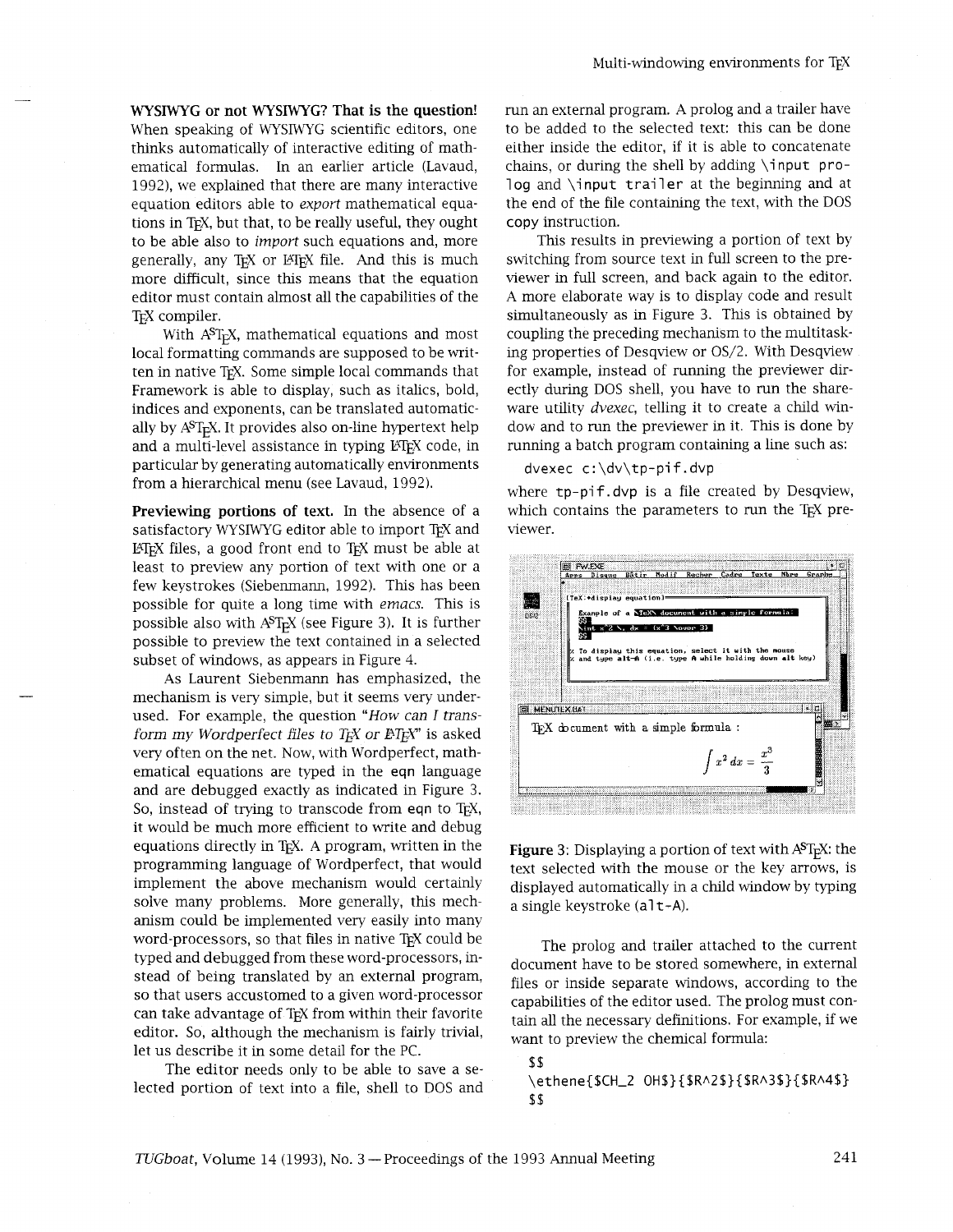#### Michel Lavaud

with the ChemT<sub>E</sub>X package, the prolog must contain at least the instructions:

\documentsty1 e [chemtex] {article} \begin{document}

The prolog must also contain personal macros that are used in the document. The trailer must contain at least the \end{document} instruction for LATEX, or \bye for T<sub>EX</sub>.

With A<sup>S</sup>T<sub>E</sub>X, since many individual documents  $m$ ay be stored inside the master document, each may have a special prolog/trailer. These are stored in windows that immediately precede/follow the subtree that contains the text of the document.

**Preprocessor of LATEX structure.** When you write a long document, you have to modify its structure very often. Local commands, such as  $\iota$ t,  $\iota$ ndent, mathematical formulas, etc. remain unchanged. But global commands such as \chapter or \section must usually be modified: for example, if a long section is becoming too big and has to be transformed into a chapter, all \subsection commands must be transformed into \section, etc.... This may require modifying many LATEX sectioning commands, which may be very error-prone if these are scattered

With  $A^{ST}F_X$ , you do not have to modify sectioning commands because you never write any of them. Any modification in the structure of the document is made within Framework, and sectioning commands are automatically generated by  $A^{S}T_{F}X$  from the tree of the Framework document.

**Implementing some functionalities of SGML parsers.** SGML is the IS0 standard for document description. It is designed specifically to enable text interchange (van Herwijnen, 1990). Although SGML is not very well adapted to everyday research work, many of its ideas are very important and of general scope, and can be implemented fruitfully into TFXbased software. For example, an important function of SGML parsers is to ensure that a document has no chapter inside a section. This possibility is not forbidden by LATEX: if we want to write "Hello everybody!" in large letters in the middle of a paragraph, it is possible to do it by including the instruction:

\section\*{Hello everybody!}

With  $A^{S}T_{F}X$ , it is impossible to create an illstructured document, for two reasons:

- 1. Sectioning commands are generated automatically from the tree of the document (cf. preceding section);
- 2. Writing sectioning commands in text is inhibited: if we type \section in the text, it is auto-

matically erased, and the message *"Instruction \section forbidden"* is displayed on the screen.

Therefore A<sup>ST</sup><sub>F</sub>X plays the role, at the front end level, that is fulfilled by SGML parsers at the back end level.

**Exporting a LATEX document.** Let us consider the document of Figure 4 (whlch corresponds to the article by Lavaud, 1991):

|               |                                                                                                                                                                                                        |                 |                      |                           |                                                     |  |  |  |                                                      |               | <u> Apps Disque Bâtir Modif Recher Cadre Texte Nbre Graphe Editer (GE18216</u> |
|---------------|--------------------------------------------------------------------------------------------------------------------------------------------------------------------------------------------------------|-----------------|----------------------|---------------------------|-----------------------------------------------------|--|--|--|------------------------------------------------------|---------------|--------------------------------------------------------------------------------|
|               |                                                                                                                                                                                                        |                 |                      |                           |                                                     |  |  |  |                                                      |               |                                                                                |
| <b>FDOCF1</b> |                                                                                                                                                                                                        |                 |                      |                           |                                                     |  |  |  |                                                      |               | KBiblio)                                                                       |
|               | r abticled.                                                                                                                                                                                            |                 |                      |                           | BRRIADES COMMUNICATIONS LETTRES                     |  |  |  |                                                      |               |                                                                                |
|               |                                                                                                                                                                                                        |                 |                      | ≻ Artiolos en prévaration |                                                     |  |  |  |                                                      |               | <a:< th=""></a:<>                                                              |
|               | > Article pour le congrès Kuropien sur TeX                                                                                                                                                             |                 |                      |                           |                                                     |  |  |  |                                                      |               | CB : :                                                                         |
|               | Hazeros<br>$F$ DEBUT                                                                                                                                                                                   |                 |                      |                           |                                                     |  |  |  |                                                      | CD : 54       |                                                                                |
|               |                                                                                                                                                                                                        | 1.              |                      | <b>Tutroduction</b>       |                                                     |  |  |  |                                                      |               | KE: 58                                                                         |
|               |                                                                                                                                                                                                        |                 |                      |                           |                                                     |  |  |  |                                                      |               |                                                                                |
|               | <b>Technology Lines</b><br>1.1<br>\AsTeX's ingredients": \LaTeX, Fortran, Maple an<br>1.2<br>Mhich multiuindow environment to use for research<br>1.3 Which word-processing companion for \TeX\ and \L |                 |                      |                           |                                                     |  |  |  |                                                      |               |                                                                                |
|               |                                                                                                                                                                                                        |                 |                      |                           |                                                     |  |  |  |                                                      |               |                                                                                |
|               |                                                                                                                                                                                                        |                 |                      |                           |                                                     |  |  |  |                                                      |               |                                                                                |
|               |                                                                                                                                                                                                        |                 |                      |                           | 1.4 Possibilities of Framework 3                    |  |  |  |                                                      |               |                                                                                |
|               |                                                                                                                                                                                                        |                 |                      |                           |                                                     |  |  |  |                                                      |               |                                                                                |
|               | $1.5$ Shortcomings of Framework 3<br>2<br>The file manager of \AsTeX                                                                                                                                   |                 |                      |                           |                                                     |  |  |  |                                                      |               |                                                                                |
|               | Mord processing with \AsTeX<br>$\overline{4}$<br>Scientific computation with \AsTeX<br>5<br><b>Hiscollaneous</b>                                                                                       |                 |                      |                           |                                                     |  |  |  |                                                      |               |                                                                                |
|               |                                                                                                                                                                                                        |                 |                      |                           |                                                     |  |  |  |                                                      |               |                                                                                |
|               |                                                                                                                                                                                                        |                 |                      |                           |                                                     |  |  |  |                                                      |               |                                                                                |
|               |                                                                                                                                                                                                        | 6               | Conclusion           |                           |                                                     |  |  |  |                                                      |               |                                                                                |
|               |                                                                                                                                                                                                        | ► 7             |                      |                           | <b>APPENDIX A : Multiuindowing with Framework"3</b> |  |  |  |                                                      |               |                                                                                |
|               |                                                                                                                                                                                                        | я.              |                      |                           |                                                     |  |  |  | APPENDIX B : Filters and preprocessors for \TeX\ and |               |                                                                                |
|               |                                                                                                                                                                                                        |                 | <b>Bibliographie</b> |                           |                                                     |  |  |  |                                                      |               |                                                                                |
|               |                                                                                                                                                                                                        | <b>MESSAGES</b> |                      |                           |                                                     |  |  |  |                                                      |               |                                                                                |
|               |                                                                                                                                                                                                        | ٩               |                      | DIVERS A REUTILISER       |                                                     |  |  |  |                                                      |               |                                                                                |
|               |                                                                                                                                                                                                        |                 |                      |                           | Sommunications à convrès ou rencontres              |  |  |  |                                                      |               |                                                                                |
|               |                                                                                                                                                                                                        |                 |                      |                           |                                                     |  |  |  |                                                      |               |                                                                                |
|               |                                                                                                                                                                                                        |                 |                      |                           |                                                     |  |  |  |                                                      |               |                                                                                |
|               |                                                                                                                                                                                                        |                 |                      |                           |                                                     |  |  |  |                                                      |               | [As ToXexe]                                                                    |
|               |                                                                                                                                                                                                        |                 |                      |                           |                                                     |  |  |  |                                                      | <b>ILDOCF</b> |                                                                                |
|               | docf896.fw3.19/83/91                                                                                                                                                                                   |                 |                      |                           | le congrès Européen sur TeX Cadre.                  |  |  |  |                                                      | 2/4           |                                                                                |

among several files.<br>With AST Y vou do not have to modify section tents mode.

When  $A^{S}T_{E}X$  is asked to create a  $E_{E}X$  file from it, it generates the document of Figure *5.* We see that  $A<sup>S</sup>T<sub>F</sub>X$  does not blindly export the whole document: a lot of windows have been eliminated. When the document is displayed as in Figure 4 (title of first section in boldface, other titles in normal characters), it is configured for debugging only the first section of the article.

To illustrate further the great flexibility of  $A^{S}T_{F}X$ in creating LATEX documents, let us just indicate that the master document of Figure 4 manages several thousand files; nevertheless when going from the state of Figure 4 to Figure 5, A<sup>S</sup>T<sub>F</sub>X has exported only a small part of one file linked to the document; and it could have exported as easily small selected (nonconsecutive) parts of several files.

## **The Tool Box of**  $A^S T_F X$

ASTEX contains a Tool Box that automates access to general internal or external resources, independent of the current document. *Internal resources*  are, for example, agenda, alarm, frequently used databases.. . ). *External resources* are in general batch programs, to run external PC programs in a customized environment or to send UNIX requests to the server. All resources are accessible from the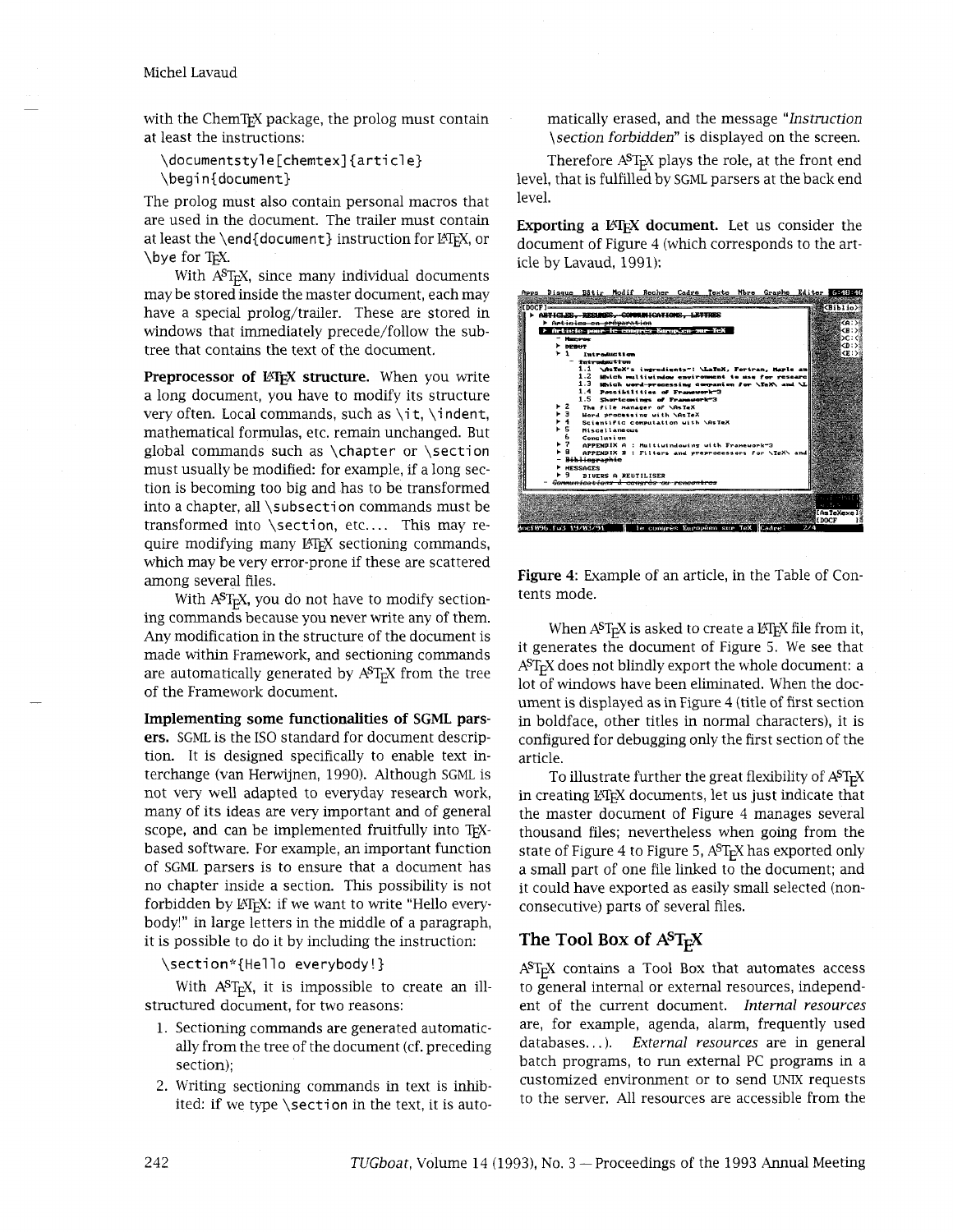

Figure 5: Document with IATEX sectioning commands, generated by  $A^{S}T_{F}X$  from the document of Figure 4.

Tool Box exactly as any item in a hierarchical system of menu. They are activated by pointing to an explicit title instead of typing the name of a program.

## **Porting AST<sub>F</sub>X to other software**

A<sup>ST</sup><sub>E</sub>X has been developed on the top of Framework because, at the time when the project began (1990), this commercial program was the most suited to our purpose, whle public domain editors available on PCs were not powerful enough. In particular, *emacs*  was not available in its complete version.

Many functions of  $A^{ST}FX$  can be implemented in other software, either PD or commercial, provided it has a powerful enough programming language. We enumerate the main possibilities offered by Framework that are used by  $A^{S}T_{F}X$ , to indicate the prerequisites for such a porting.

#### **Why use Framework?**

- Framework offers a *hierarchical* multiwindowing system for the three basic applications:
	- editor of text,
	- spreadsheet,
	- database manager.
- $\bullet$  It has a very powerful programming language, which allows us to program very complex applications. This language is identical in all applications (when using specialized programs, you have to learn several different languages).
- It is ideally complementary to TEX: each application is much more rudimentary than a specialized program (e.g., the spreadsheet module as compared to Excel), but most possibilities that are missing are added by its coupling with T<sub>EX</sub>,

and many more are added that may not exist in the specialized program. For example, mathematical formulas cannot be written in cells of Excel, while this can be done with Framework + TEX (of course, this could also be done by coupling Excel to T<sub>E</sub>X).

- Telecommunications can be done in a window, with the possibility to cut and paste text to and from other windows containing text, worksheet or database.
- The three basic applications run much faster than an equivalent set of programs under Windows 3.1, and the multi-windowing system for the basic applications, combined with multiwindowing facilities of Desqview or OS/2, is much more powerful than that which can be obtained with Windows 3.1.

Framework also has several other advantages: it runs on any PC, occupies only about 2 Mbytes on disk, and it has some interesting built-in possibilities (spell-checker, synonyms, mailing, etc.).

**Porting ASTEX to GNU** *emacs.* Our dearest wish would now be to port A<sup>ST</sup>FX to GNU emacs. Indeed, the complete version of *emacs,* with its Lisp-like programming language, has been ported to OS/2. This is still a limitation, because this requires a PC386 and large disks, but hardware prices are going down very fast and older models will disappear soon.

Porting A<sup>ST<sub>E</sub>X</sub> to *emacs* would be desirable for</sup> many reasons. First, it is public domain, wellsupported and widely used. Second, since Framework is a commercial program, some of its shortcomings cannot be solved. For example, although Framework is mouse-based, no control of the mouse is provided by its programming language. Since the code of Framework is not public domain, this makes programming the use of the mouse wiith A<sup>S</sup>T<sub>E</sub>X very difficult. Many other problems cannot be solved neatly for the same reason. For example, we could only forbid typing \section {} but not \section{}, because only the space character is considered as an end of word, in the automatic substitution function of Framework. This fairly stupid limitation could be solved in a few lines of code with a public domain editor.

## **Conclusion**

We have proved, by building the program  $A^{ST}E^{X}$ , that it is possible not only to make the use of TEX and related software easy on low-cost PCs, but also to build a powerful multi-window environment that is adapted to scientific research and based on TEX.